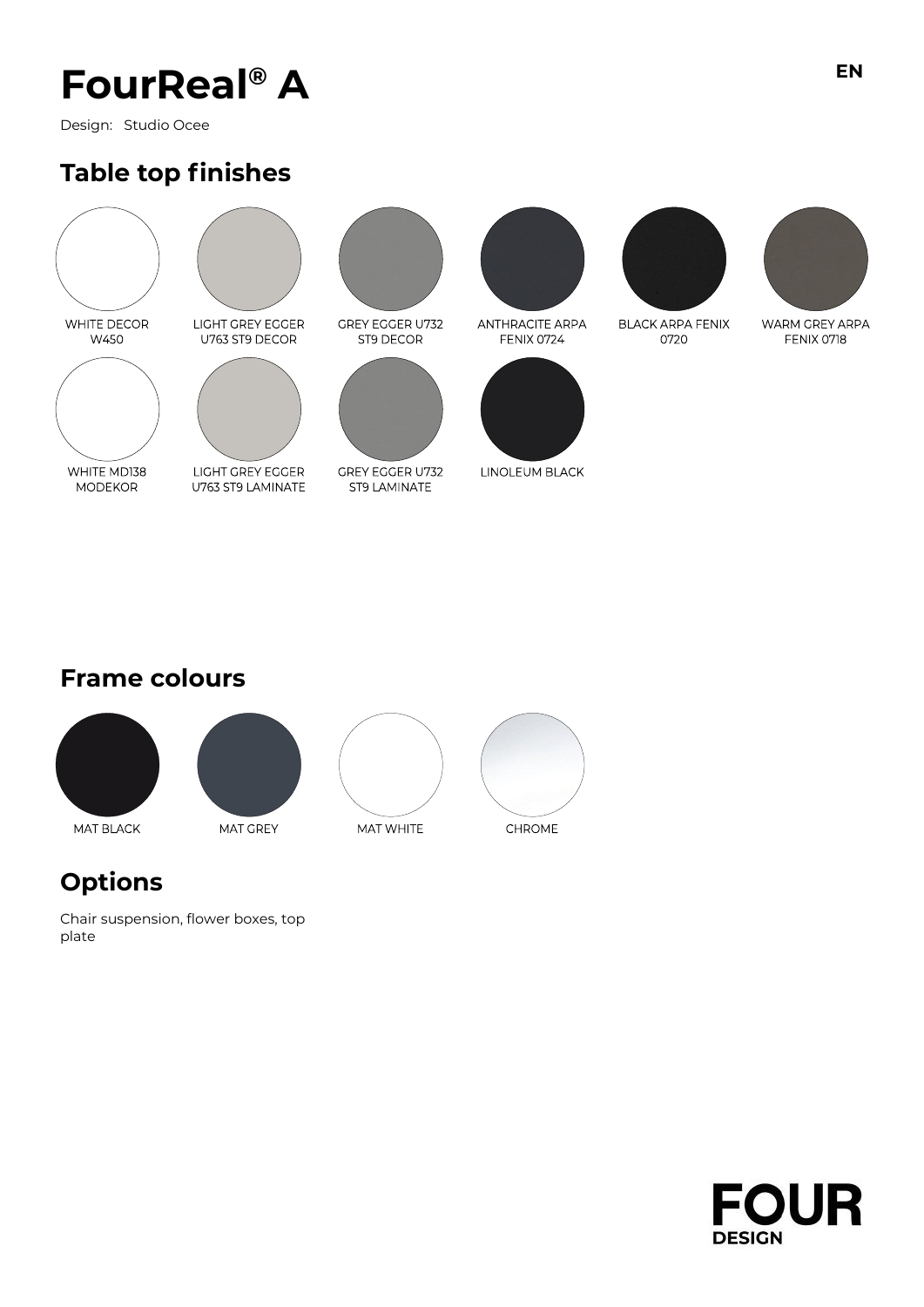# **FourReal® A**

Design: Studio Ocee

#### **FourReal A 74 - L1400 W800 FourReal A 74 - L1800 W800**





#### **FourReal A 90 - L1400 W800 FourReal A 90 - L1800 W800**



| 1400 |        |
|------|--------|
|      |        |
|      | 1465.5 |